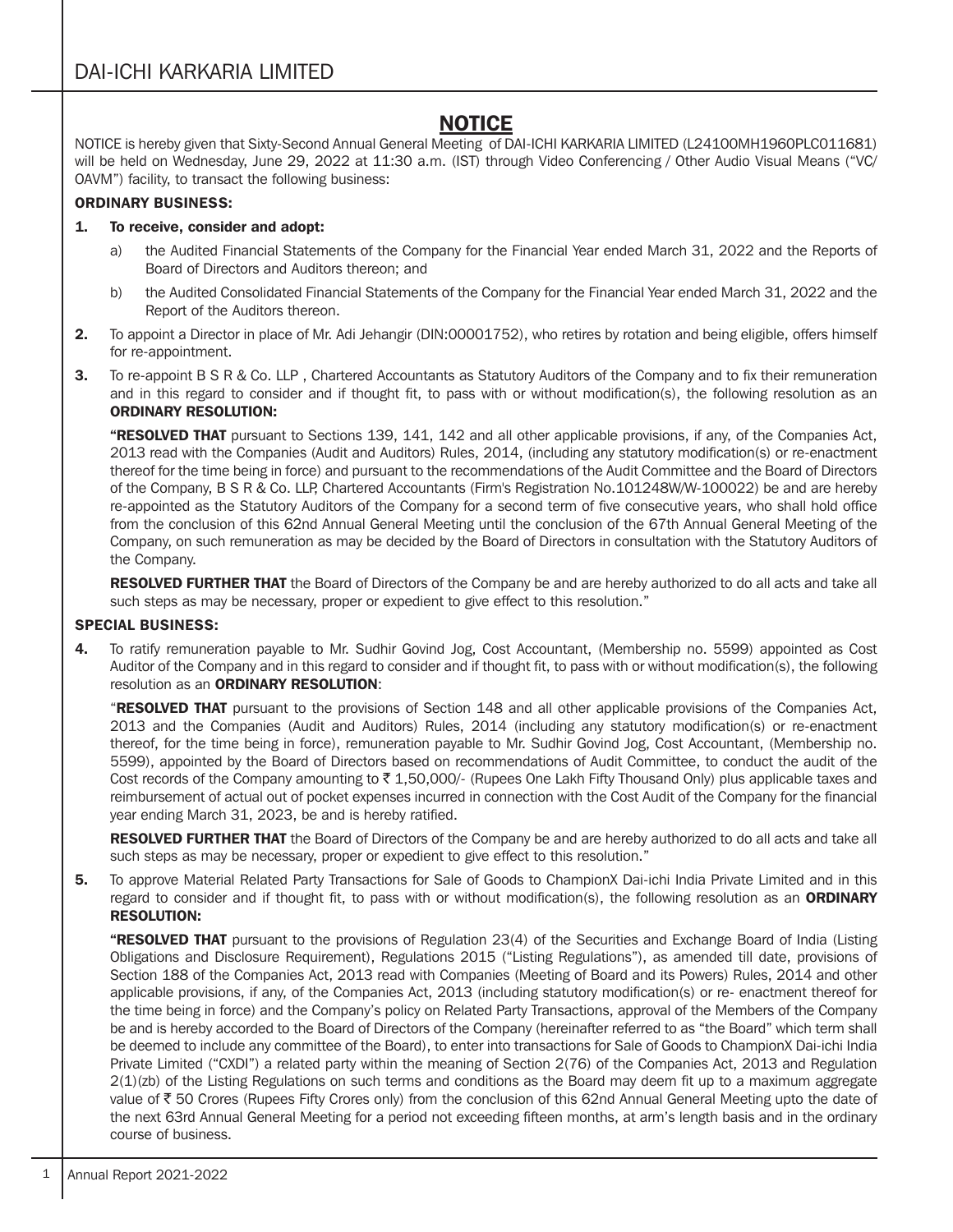RESOLVED FURTHER THAT the Board of Directors of the Company be and are hereby authorized to do all acts and take all such steps as may be necessary, proper or expedient to give effect to this resolution.

RESOLVED FURTHER THAT all actions taken by the Board in connection with any matter referred to or contemplated in this resolution are hereby approved, ratified and confirmed in all respects."

Sir Vithaldas Thackersey Marg, Mumbai – 400 020.

Registered Office: **By Order of the Board** By Order of the Board Liberty Building, **Exercise 2.1 Contract Contract Contract Contract Contract Contract Contract Contract Contract Contract Contract Contract Contract Contract Contract Contract Contract Contract Contract Contract Contract C** 

Place : Mumbai **Ankit Shah** Ankit Shah Ankit Shah Ankit Shah Ankit Shah Ankit Shah Ankit Shah Ankit Shah Ankit Sh

# Date : May 10, 2022 **Company Secretary**

#### NOTES:

- 1. In view of the continuing Covid-19 pandemic and pursuant to General Circular Nos.14/2020, 17/2020, 20/2020, 02/2021, 21/2021 and 02/2022 dated April 8, 2020, April 13, 2020, May 5, 2020, January 13, 2021, December 14, 2021 and May 5, 2022 respectively, issued by the Ministry of Corporate Affairs ("MCA Circulars") and Circular No. SEBI/HO/ CFD/CMD1/CIR/P/2020/79 dated May 12, 2020 and Circular No. SEBI/HO/CFD/CMD2/CIR/P/2021/11 dated January 15, 2021 and other relevant Circular(s) thereafter issued by the Securities and Exchange Board of India ("SEBI Circular") and in compliance with the provisions of the Companies Act, 2013 ("The Act") and the SEBI (Listing Obligations and Disclosure Requirements) Regulations, 2015 ("Listing Regulations"), the 62nd Annual General Meeting ("AGM") of the Company is being conducted on June 29, 2022 at 11:30 a.m. (IST) through Video Conferencing (VC) / Other Audio Visual Means (OAVM) Facility, without the physical presence of members at a common venue. The deemed venue for the 62nd AGM shall be the Registered Office of the Company.
- 2. Pursuant to the provisions of the Act, a Member entitled to attend and vote at the AGM is entitled to appoint a proxy to attend and vote on his/her behalf and the proxy need not be a Member of the Company. Since this AGM is being held pursuant to the MCA Circulars through VC / OAVM, physical attendance of Members has been dispensed with. Accordingly, the facility for appointment of proxies by the Members will not be available for the AGM and hence the Proxy Form and Attendance Slip are not annexed to this Notice.
- 3. In pursuance of Section 112 and Section 113 of the Companies Act, 2013, representatives of the Corporate Members can attend the AGM through VC/OAVM and cast their votes through e-voting.
- 4. Since the AGM will be held through VC/OAVM Facility, the Route Map is not annexed to this Notice.
- 5. The attendance of the Members attending the AGM through VC/OAVM will be counted for the purpose of ascertaining the quorum under Section 103 of the Companies Act, 2013.
- 6. Central Depository Services (India) Limited ("CDSL") will be providing facility for voting through remote e-voting, participation in the 62nd AGM through VC/OAVM Facility and e-voting during the 62nd AGM.
- 7. The Members can join the AGM in the VC/OAVM mode 15 minutes before and after the scheduled time of the commencement of the Meeting by following the procedure mentioned in the below Instructions. The facility of participation at the AGM through VC/OAVM will be made available to 1000 members on first come first served basis. This will not include large Shareholders (Shareholders holding 2% or more shareholding), Promoters, Institutional Investors, Directors, Key Managerial Personnel, the Chairpersons of the Audit Committee, Nomination and Remuneration Committee and Stakeholders Relationship Committee, Auditors etc. who are allowed to attend the AGM without restriction on account of first come first served basis.
- 8. In line with the MCA Circulars, the Notice of the AGM along with the Annual Report for 2021-22 is being sent only through electronic mode to those Members whose e-mail addresses are registered with the Company/Depositories. The Notice convening the 62nd AGM has been uploaded on the website of the Company at www.dai-ichiindia.com under 'Investors' section and may also be accessed on the website of BSE Limited at www.bseindia.com and on the website of CDSL at www.evotingindia.com.
- 9. An Explanatory statement pursuant to Section 102 of the Companies Act, 2013 and Regulation 36 of SEBI (Listing Obligations and Disclosure Requirements) Regulations, 2015 in respect of business to be transacted with respect to the item of Special Business is annexed hereto.
- 10. As per Regulation 40 of the Listing Regulations, as amended, securities of listed companies can be transferred only in dematerialised form with effect from April 1, 2019, except in case of request received for transmission or transposition of securities. In view of this and to eliminate all risks associated with physical shares, Members holding shares in physical form are requested to consider converting their holdings to dematerialised form. Members can contact the Company's Registrar and Transfer Agent, Link Intime India Private Limited for assistance in this regard.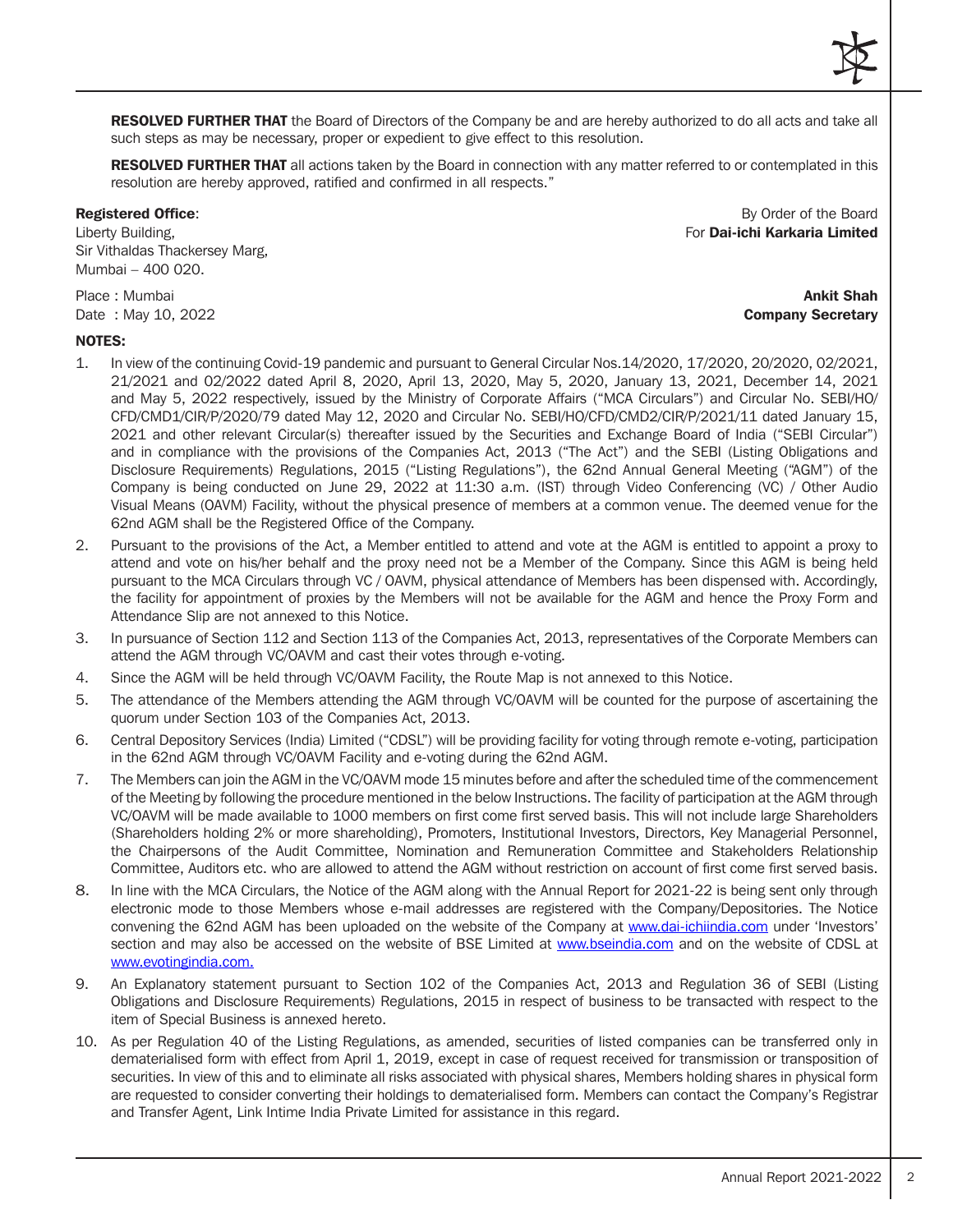- 11. Members whose shareholding is in physical mode are requested to immediately notify any change pertaining to their postal address, e-mail address, telephone/mobile numbers, Bank Mandate details, etc. to Company's Registrar and Transfer Agent, M/s. Link Intime India Private Limited, C 101, 247 Park, L B S Marg, Vikhroli West, Mumbai 400 083 or email at rnt.helpdesk@linkintime.co.in and members whose shareholding is in electronic mode are requested to direct change of the aforesaid details to their respective Depository Participants. The Securities and Exchange Board of India (SEBI) has mandated the submission of Permanent Account Number (PAN) by every participant in securities market. Members holding shares in electronic form are therefore, requested to submit their PAN to the Depository Participants with whom they maintained their demat accounts. Members holding shares in physical form should submit their PAN to M/s. Link Intime India Private Limited.
- 12. The Company has sent individual letters to all the Members holding shares of the Company in physical form for furnishing their PAN, KYC details and Nomination pursuant to SEBI Circular No. SEBI/HO/MIRSD/MIRSD\_RTAMB/P/CIR/2021/655 and SEBI/HO/MIRSD/MIRSD\_RTAMB/P/CIR/2021/687 dated November 3, 2021 and December 14, 2021 respectively.
- 13. Members may please note that SEBI vide its Circular No. SEBI/HO/MIRSD/MIRSD\_RTAMB/P/CIR/2022/8 dated January 25, 2022 has mandated the Listed Companies to issue securities in demat form only while processing service requests viz. Issue of duplicate securities certificate; claim from Unclaimed Suspense Account; Renewal/ Exchange of securities certificate; Endorsement; Sub-division/ Splitting of securities certificate; Consolidation of securities certificates/ folios; Transmission and Transposition. Accordingly, Shareholders are requested to make service requests by submitting a duly filled and signed Form ISR-4.
- 14. As per the provisions of Section 72 of the Act, the facility for making nomination is available for the Members in respect of the shares held by them. Members may register their nomination by submitting Form No. SH-13. If a Member desires to cancel the earlier nomination and record a fresh nomination, he/she may submit the same in Form No. SH-14. Members are requested to submit the said form to their DP in case the shares are held in electronic form and to the Registrar at rnt.helpdesk@linkintime.co.in in case the shares are held in physical form, quoting their folio number.
- 15. Pursuant to the provisions of Section 124 of the Act, Investor Education and Protection Fund Authority (Accounting, Audit, Transfer and Refund) Rules, 2016 ("IEPF Rules") read with the relevant circulars and amendments thereto, the amount of dividend remaining unpaid or unclaimed for a period of seven years from the due date is required to be transferred to the Investor Education and Protection Fund ("IEPF"), constituted by the Central Government. Also, pursuant to the provisions of IEPF Rules, all the corresponding shares in respect of which dividend has not been paid or claimed for seven consecutive years shall be transferred by the Company to the designated Demat Account of the IEPF Authority ("IEPF Account") within a period of thirty days of such shares becoming due to be transferred to the IEPF Account.

The Company has been sending reminders to Members having unpaid/ unclaimed dividends, to claim the same, before transfer of such dividend(s) to IEPF. Details of the unpaid/ unclaimed dividend are also uploaded on the website of the Company at www.dai-ichiindia.com. Accordingly, Members who have not encashed Dividend for the financial year ended 31st March, 2015 or any subsequent dividend declared by the Company, are advised to write to the Company / Registrar of the Company immediately.

- 16. Details of members whose shares are transferred to IEPF Suspense Account till date are uploaded on Company's website at www.dai-ichiindia.com. The shares transferred to IEPF Suspense Account including all benefits accruing on such shares, if any, can be claimed by the members from IEPF Authority, after following the procedure prescribed under the Rules.
- 17. Electronic copy of all the documents referred to in the accompanying Notice of the 62nd AGM and the Explanatory Statement shall be available for inspection in the Investor Section of the website of the Company at www.dai-ichiindia.com.
- 18. In compliance with the provisions of Section 108 of the Companies Act, 2013, (the Act), Rule 20 of the Companies (Management & Administration) Rules, 2014 and Regulation 44 of SEBI (Listing Obligations and Disclosure Requirements) Regulations, 2015, the Company is pleased to provide members remote e-voting facility in respect of the business to be transacted at the 62nd AGM and facility for those Members participating in the 62nd AGM to cast vote through e-voting system during the 62nd AGM.

#### A. THE INTRUCTIONS FOR SHAREHOLDERS FOR REMOTE E-VOTING AND E-VOTING DURING AGM AND JOINING MEETING THROUGH VC/OAVM ARE AS UNDER:

- The remote e-voting period begins on Sunday, June 26, 2022 at 10 a.m. (IST) and ends on Tuesday, June 28, 2022 at 5 p.m. (IST) During this period shareholders of the Company, holding shares either in physical form or in dematerialized form, as on the cut-off date (record date) of June 22, 2022 may cast their vote electronically. The e-voting module shall be disabled by CDSL for voting thereafter.
- (ii) Shareholders who have already voted prior to the meeting date through remote e-voting, would not be entitled to vote during the AGM.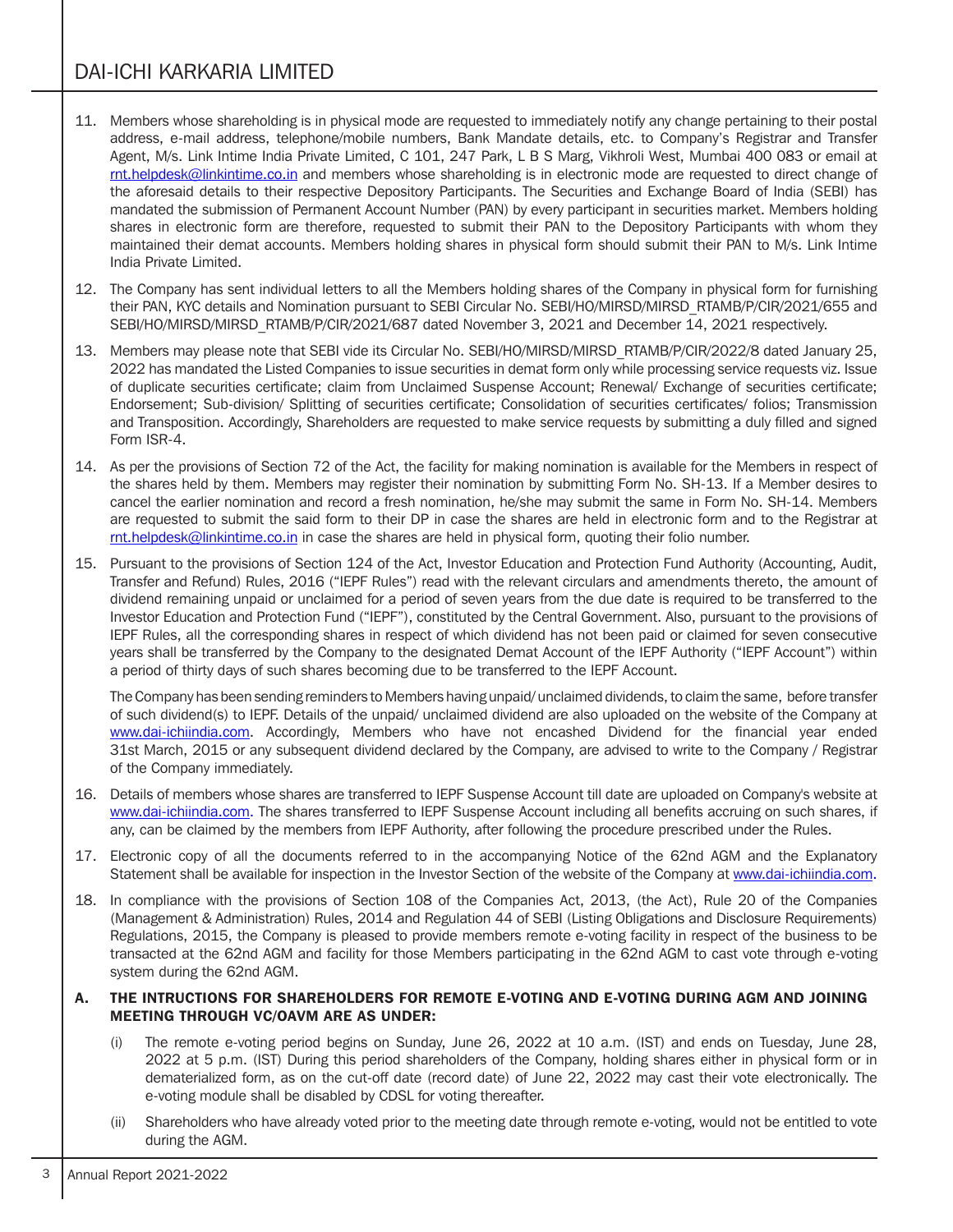(iii) In terms of SEBI circular no. SEBI/HO/CFD/CMD/CIR/P/2020/242 dated December 9, 2020 on e-voting facility provided by Listed Companies, Individual shareholders holding securities in demat mode are allowed to vote through their demat account maintained with Depositories and Depository Participants. Shareholders are advised to update their mobile number and email-id in their demat accounts in order to access e-voting facility.

Pursuant to abovesaid SEBI Circular, Login method for e-voting and joining virtual meetings for Individual shareholders holding securities in Demat mode is given below:

| <b>Type of shareholders</b>                                                        | <b>Login Method</b>                                                                                                                                                                                                                                                                                                                                                                                                                                                                     |  |
|------------------------------------------------------------------------------------|-----------------------------------------------------------------------------------------------------------------------------------------------------------------------------------------------------------------------------------------------------------------------------------------------------------------------------------------------------------------------------------------------------------------------------------------------------------------------------------------|--|
| Individual Shareholders<br>holding securities in<br>Demat mode with<br><b>CDSL</b> | 1) Users of who have opted for CDSL's Easi / Easiest facility, can login through their<br>existing user id and password. Option will be made available to reach e-voting page<br>without any further authentication. The URLs for users to login to Easi / Easiest are<br>https://web.cdslindia.com/myeasi/home/login or www.cdslindia.com and click on Login<br>icon and select New System Myeasi.                                                                                     |  |
|                                                                                    | 2) After successful login the Easi / Easiest user will be able to see the e-voting Menu.<br>On clicking the e-voting menu, the user will be able to see his/her holdings along with<br>links of the respective e-Voting service provider i.e. CDSL/ NSDL/ KARVY/ LINK INTIME<br>as per information provided by Issuer / Company. Additionally, we are providing links to<br>e-Voting Service Providers, so that the user can visit the e-Voting service providers' site<br>directly.    |  |
|                                                                                    | 3) If the user is not registered for Easi/Easiest, option to register is available<br>https://web.cdslindia.com/myeasi/registration/Easiregistration                                                                                                                                                                                                                                                                                                                                    |  |
|                                                                                    | 4) Alternatively, the user can directly access e-voting page by providing Demat Account<br>Number and PAN No. from a link in www.cdslindia.com home page. The system will<br>authenticate the user by sending OTP on registered Mobile & Email as recorded in the<br>Demat Account. After successful authentication, user will be able to see the e-voting<br>option where the evoting is in progress and also able to directly access the system of<br>all e-voting Service Providers. |  |
| Individual Shareholders                                                            | <b>A. NSDL IDeAS Facility</b>                                                                                                                                                                                                                                                                                                                                                                                                                                                           |  |
| holding securities in                                                              | If you are already registered for NSDL IDeAS facility:                                                                                                                                                                                                                                                                                                                                                                                                                                  |  |
| demat mode with NSDL                                                               | 1) Please visit the e-Services website of NSDL. Open web browser by typing the following<br>URL: https://eservices.nsdl.com either on a Personal Computer or on a mobile.                                                                                                                                                                                                                                                                                                               |  |
|                                                                                    | 2) Once the home page of e-Services is launched, click on the "Beneficial Owner" icon<br>under "Login" which is available under 'IDeAS' section.                                                                                                                                                                                                                                                                                                                                        |  |
|                                                                                    | 3) A new screen will open. You will have to enter your User ID and Password. After<br>successful authentication, you will be able to see e-Voting services.                                                                                                                                                                                                                                                                                                                             |  |
|                                                                                    | 4) Click on "Access to e-voting" under e-voting services and you will be able to see<br>e-Voting page. Click on company name or e-Voting service provider name and you<br>will be re-directed to e-voting service provider website for casting your vote during the<br>remote e-voting period or joining virtual meeting & voting during the meeting.                                                                                                                                   |  |
|                                                                                    | If the user is not registered for IDeAS e-Services, follow the below steps:                                                                                                                                                                                                                                                                                                                                                                                                             |  |
|                                                                                    | 1) Option to register is available at https://eservices.nsdl.com.<br>2) Select "Register Online for IDeAS "Portal or click at                                                                                                                                                                                                                                                                                                                                                           |  |
|                                                                                    | https://eservices.nsdl.com SecureWeb/IdeasDirectReg.jsp                                                                                                                                                                                                                                                                                                                                                                                                                                 |  |
|                                                                                    | 3) Please follow steps as given in Point 1-4 above.                                                                                                                                                                                                                                                                                                                                                                                                                                     |  |
|                                                                                    | <b>B. E-voting website of NSDL</b>                                                                                                                                                                                                                                                                                                                                                                                                                                                      |  |
|                                                                                    | 1) Visit the e-voting website of NSDL.                                                                                                                                                                                                                                                                                                                                                                                                                                                  |  |
|                                                                                    | 2) Open web browser by typing the following URL: https://www.evoting.nsdl.com/ either on<br>a Personal Computer or on a mobile.                                                                                                                                                                                                                                                                                                                                                         |  |
|                                                                                    | 3) Once the home page of e-Voting system is launched, click on the icon "Login" which is<br>available under 'Shareholder/Member' section.                                                                                                                                                                                                                                                                                                                                               |  |
|                                                                                    | 4) A new screen will open. You will have to enter your User ID (i.e. your sixteen digit demat<br>account number hold with NSDL), Password/OTP and a Verification Code as shown on<br>the screen.                                                                                                                                                                                                                                                                                        |  |
|                                                                                    | 5) After successful authentication, you will be redirected to NSDL Depository site wherein<br>you can see e-voting page. Click on company name or e-Voting service provider name<br>and you will be redirected to e-Voting service provider website for casting your vote<br>during the remote e-Voting period or joining virtual meeting & voting during the meeting.                                                                                                                  |  |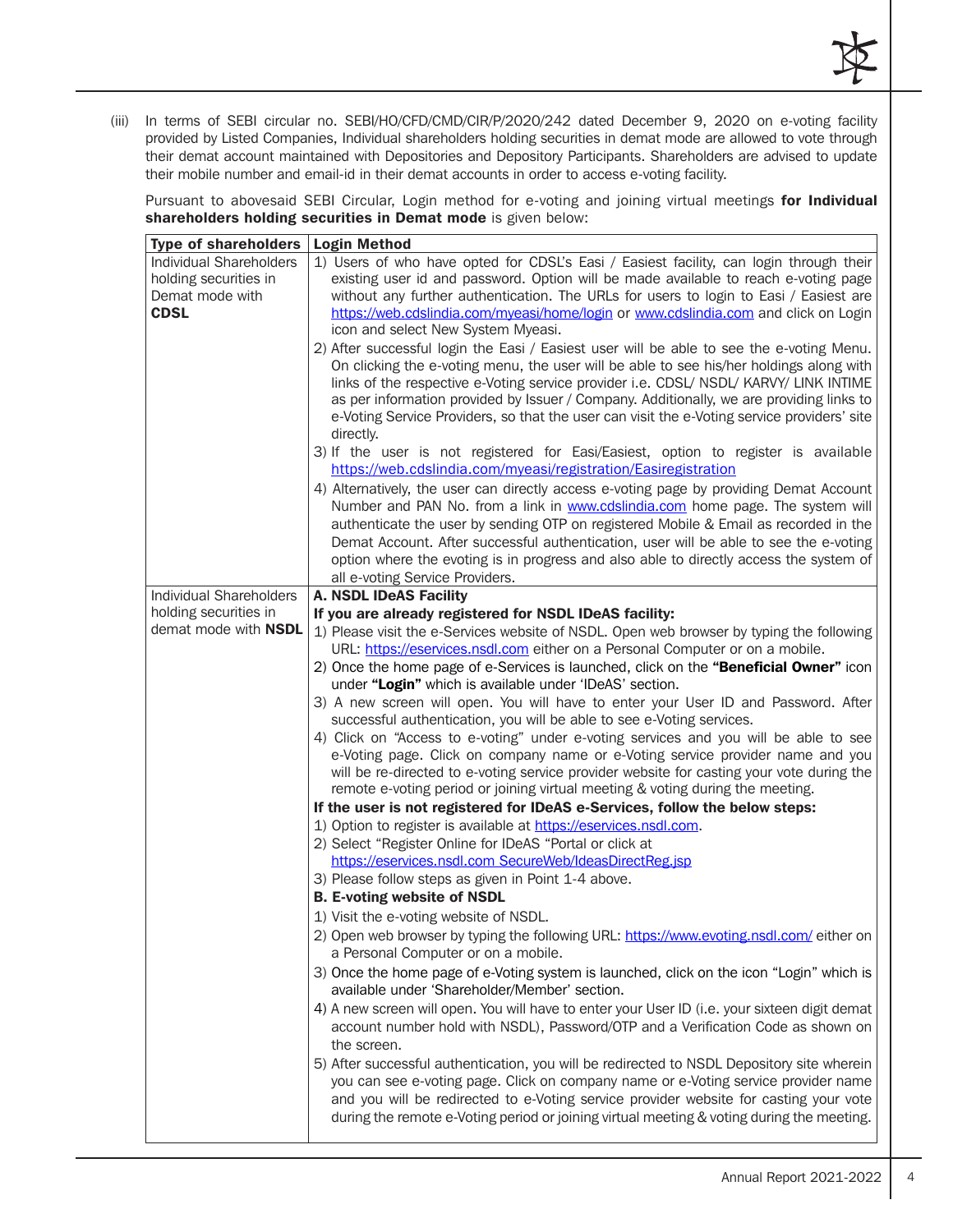| Individual Shareholders                             | 1) You can also login using the login credentials of your demat account through your                                                                                                                                                    |
|-----------------------------------------------------|-----------------------------------------------------------------------------------------------------------------------------------------------------------------------------------------------------------------------------------------|
| (holding securities                                 | Depository Participant registered with NSDL/CDSL for e-voting facility.                                                                                                                                                                 |
| in demat mode)<br>login through<br>their Depository | 2) After successful login, you will be able to see e-voting option. Once you click on<br>e-voting option, you will be redirected to NSDL/CDSL Depository site after successful<br>authentication, wherein you can see e-voting feature. |
| <b>Participants</b>                                 | 3) Click on company name or e-voting service provider name and you will be redirected<br>to e-voting service provider's website for casting your vote during the remote e-voting                                                        |
|                                                     | period or joining virtual meeting & voting during the meeting.                                                                                                                                                                          |

Important note: Members who are unable to retrieve User ID/ Password are advised to use Forget User ID and Forget Password option available at abovementioned website.

#### Helpdesk for Individual Shareholders holding securities in demat mode for any technical issues related to login through Depository i.e. CDSL and NSDL

| Login type                                                                      | <b>Helpdesk details</b>                                                                                                                                           |
|---------------------------------------------------------------------------------|-------------------------------------------------------------------------------------------------------------------------------------------------------------------|
| Individual Shareholders holding<br>securities in Demat mode with<br><b>CDSL</b> | Members facing any technical issue in login can contact CDSL helpdesk by sending<br>a request at helpdesk.evoting@cdslindia.com or contact on 1800 22 55 33.      |
| Individual Shareholders holding<br>securities in Demat mode with<br><b>NSDL</b> | Members facing any technical issue in login can contact NSDL helpdesk by<br>sending a request at evoting@nsdl.co.in or call on 1800 1020 990 and<br>1800 22 44 30 |

#### $(iv)$  Login method for e-Voting and joining virtual meeting for shareholders other than individual shareholders & physical shareholders.

- 1) The shareholders should log on to the e-voting website www.evotingindia.com.
- 2) Click on "Shareholders" module.
- 3) Now enter your User ID
	- a. For CDSL: 16 digits beneficiary ID,
	- b. For NSDL: 8 Character DP ID followed by 8 Digits Client ID,
	- c. Shareholders holding shares in Physical Form should enter Folio Number registered with the Company.
- 4) Next enter the Image Verification as displayed and Click on Login.
- 5) If you are holding shares in demat form and had logged on to www.evotingindia.com and voted on an earlier e-voting of any company, then your existing password is to be used.
- 6) If you are a first time user follow the steps given below:

|                                                                     | For Shareholders holding shares in Demat Form and Physical Form other than<br>individual and in Physical Form                                                                                                                                                                                                                                     |
|---------------------------------------------------------------------|---------------------------------------------------------------------------------------------------------------------------------------------------------------------------------------------------------------------------------------------------------------------------------------------------------------------------------------------------|
| <b>PAN</b>                                                          | Enter your 10 digit alpha-numeric PAN issued by Income Tax Department (Applicable for both<br>demat shareholders as well as physical shareholders)<br>• Shareholders who have not updated their PAN with the Company/Depository Participant are<br>requested to use the sequence number sent by Company/RTA or contact Company/RTA.               |
| <b>Dividend</b><br><b>Bank Details</b><br>OR Date of<br>Birth (DOB) | Enter the Dividend Bank Details or Date of Birth (in dd/mm/yyy format) as recorded in your<br>demat account or in the company records in order to login.<br>• If both the details are not recorded with the depository or company please enter the<br>member id/ folio number in the Dividend Bank details field as mentioned in instruction (3). |

- 7) After entering these details appropriately, click on "SUBMIT" tab.
- 8) Shareholders holding shares in physical form will then directly reach the Company selection screen. However, shareholders holding shares in demat form will now reach 'Password Creation' menu wherein they are required to mandatorily enter their login password in the new password field. Kindly note that this password is to be also used by the demat holders for voting for resolutions of any other company on which they are eligible to vote, provided that company opts for e-voting through CDSL platform. It is strongly recommended not to share your password with any other person and take utmost care to keep your password confidential.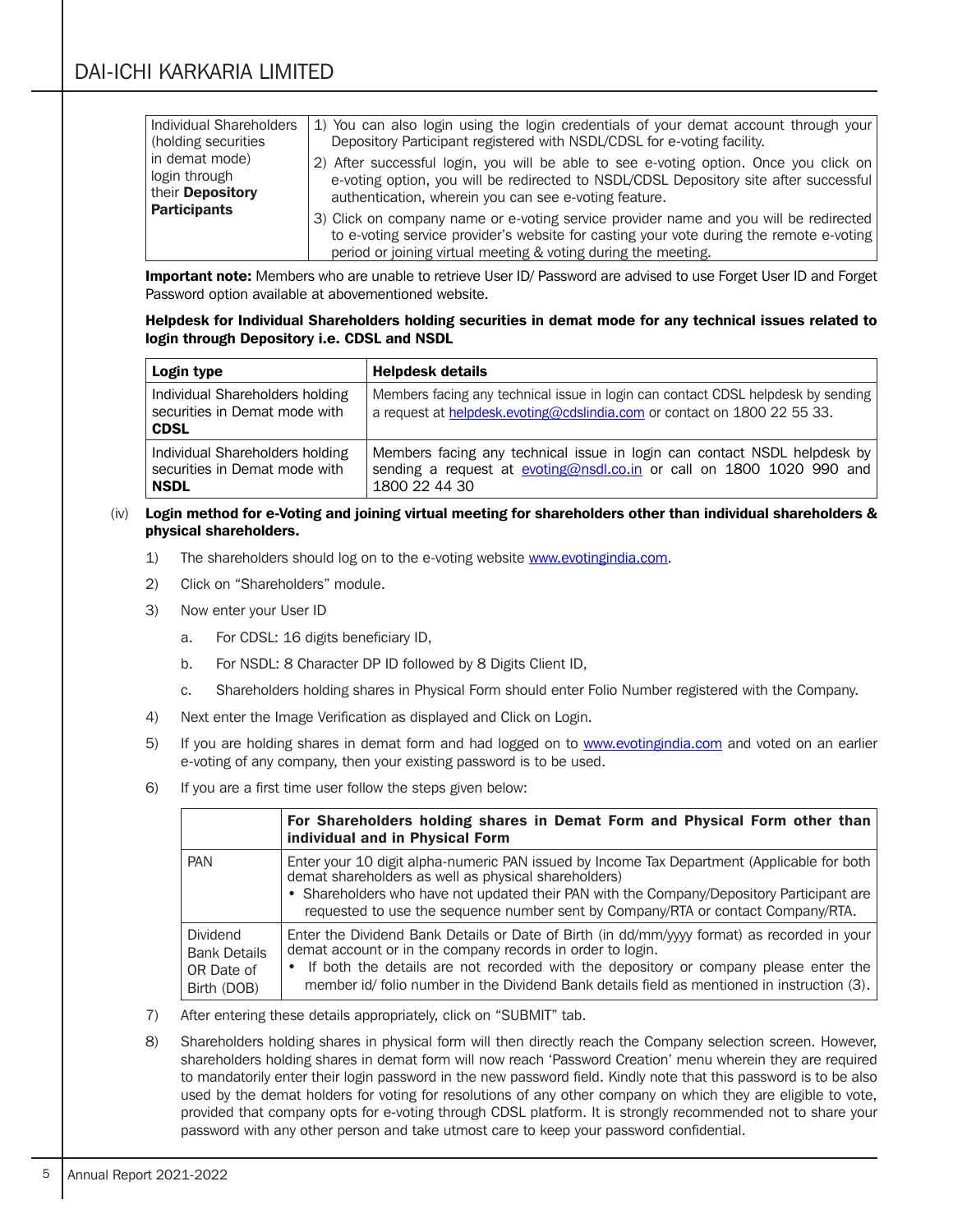

- 9) For shareholders holding shares in physical form, the details can be used only for e-voting on the resolutions contained in this Notice.
- 10) Click on the EVSN for the relevant Company DAI-ICHI KARKARIA LIMITED on which you choose to vote.
- 11) On the voting page, you will see "RESOLUTION DESCRIPTION" and against the same the option "YES/NO" for voting. Select the option YES or NO as desired. The option YES implies that you assent to the Resolution and option NO implies that you dissent to the Resolution.
- 12) Click on the "RESOLUTIONS FILE LINK" if you wish to view the entire Resolution details.
- 13) After selecting the resolutions you have decided to vote on, click on "SUBMIT". A confirmation box will be displayed. If you wish to confirm your vote, click on "OK", else to change your vote, click on "CANCEL" and accordingly modify your vote.
- 14) Once you "CONFIRM" your vote on the resolution, you will not be allowed to modify your vote.
- 15) You can also take a print of the votes cast by clicking on "Click here to print" option on the Voting page.
- 16) If a demat account holder has forgotten the login password then Enter the User ID and the image verification code and click on Forgot Password & enter the details as prompted by the system.
- 17) Facility for Non Individual Shareholders and Custodians –Remote Voting
	- Non-Individual shareholders (i.e. other than Individuals, HUF, NRI etc.) and Custodians are required to log on to www.evotingindia.com and register themselves in the "Corporates" module.
	- A scanned copy of the Registration Form bearing the stamp and sign of the entity should be emailed to helpdesk.evoting@cdslindia.com.
	- After receiving the login details a Compliance User should be created using the admin login and password. The Compliance User would be able to link the account(s) for which they wish to vote on.
	- The list of accounts linked in the login should be mailed to helpdesk.evoting@cdslindia.com and on approval of the accounts they would be able to cast their vote.
	- A scanned copy of the Board Resolution and Power of Attorney (POA) which they have issued in favour of the Custodian, if any, should be uploaded in PDF format in the system for the scrutinizer to verify the same.
	- Alternatively, Non Individual shareholders are required to send the relevant Board Resolution/ Authority letter etc. together with attested specimen signature of the duly authorized signatory who are authorized to vote, to the Scrutinizer by e-mail on its registered e-mail address scrutinizer.vkco@gmail.com and to the Company at the email address investor@dai-ichiindia.com (designated email address by company), if they have voted from individual tab & not uploaded same in the CDSL e-voting system for the scrutinizer to verify the same.

#### B. PROCESS FOR THOSE SHAREHOLDERS WHOSE EMAIL ADDRESSES ARE NOT REGISTERED WITH THE DEPOSITORIES/ COMPANY FOR OBTAINING LOGIN CREDENTIALS FOR E-VOTING FOR THE RESOLUTIONS PROPOSED IN THIS NOTICE:

- 1. For Physical shareholders Please provide Folio number, Certificate number, Shareholder name, PAN, Mobile number and E-mail ID and also upload the image of share certificate and PAN card in PDF or JPEG format (up to 1MB) at https://web.linkintime.co.in/EmailReg/Email\_Register.html on RTA website i.e. www.linkintime.co.in in the Investor Services tab. Alternatively they can provide necessary details like Folio number, Name of shareholder, PAN (selfattested scanned copy of PAN card), AADHAR (self-attested scanned copy of Aadhar Card) by email to Company at investor@dai-ichiindia.com or RTA at rnt.helpdesk@linkintime.co.in The Company/RTA shall coordinate with CDSL and provide the login credentials to such shareholders.
- 2. For Demat shareholders Please update your email id & mobile no. with your respective Depository Participant (DP) and updation of email id & mobile number is mandatory for Individual Demat shareholders for e-voting & joining virtual meetings through Depository.

#### C. INSTRUCTIONS FOR SHAREHOLDERS ATTENDING THE AGM THROUGH VC/OAVM ARE AS UNDER:

- 1. The procedure and link for VC/OAVM to attend meeting will be available where the EVSN of Company will be displayed after successful login as per the instructions mentioned above for Remote e-voting.
- 2. Shareholders who have voted through Remote e-voting will be eligible to attend the meeting. However, they will not be eligible to vote at the AGM.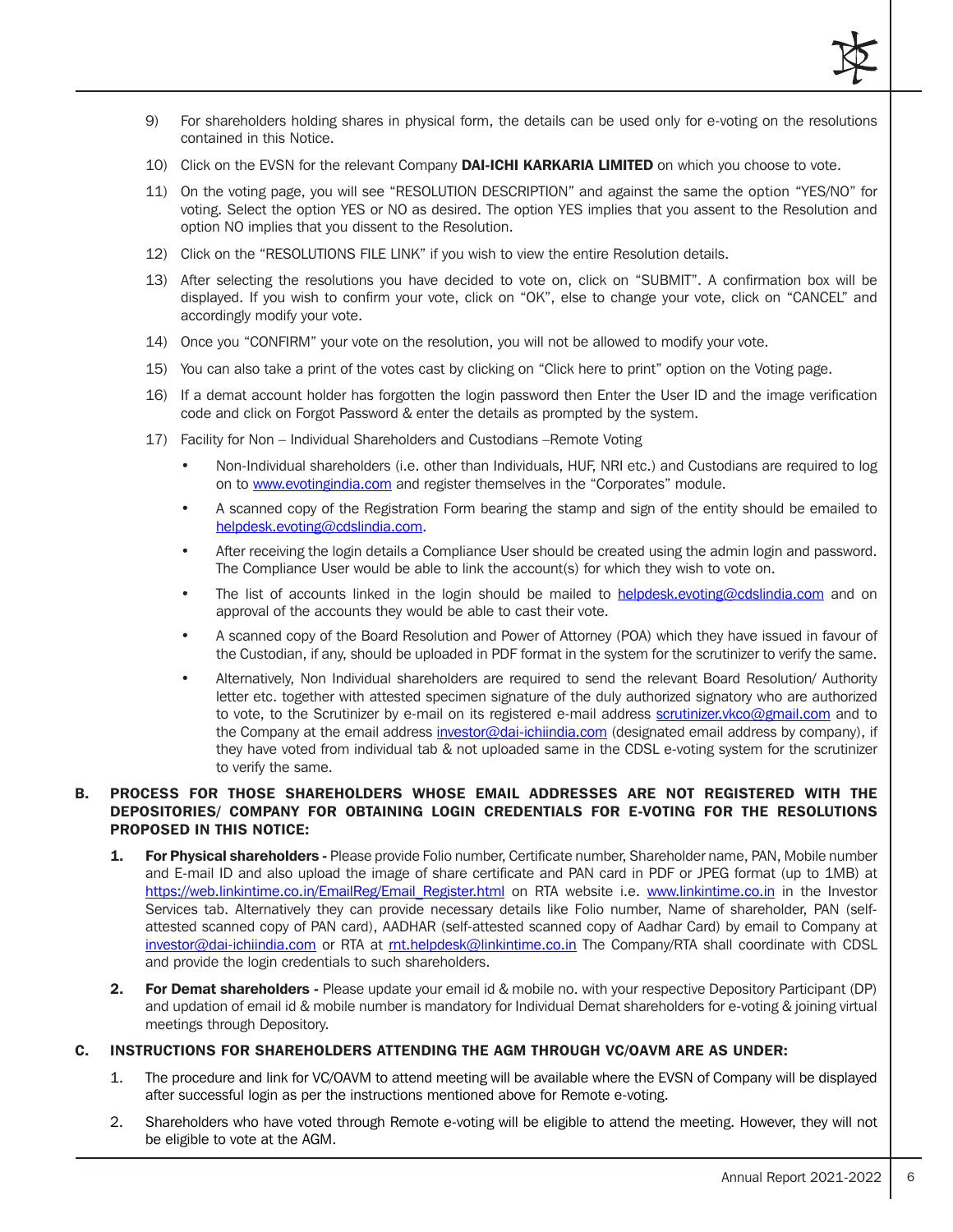- 3. Shareholders are encouraged to join the Meeting through Laptops / IPads for better experience.
- 4. Further, the shareholders will be required to allow Camera and use Internet with a good speed to avoid any disturbance during the meeting.
- 5. Please note that Participants connecting from Mobile Devices or Tablets or through Laptop connecting via Mobile Hotspot may experience Audio/Video loss due to Fluctuation in their respective network. It is therefore recommended to use Stable Wi-Fi or LAN Connection to mitigate any kind of aforesaid glitches.
- 6. Shareholders who would like to express their views/ask questions during the meeting may register themselves as a speaker by sending their request in advance atleast 7 days prior to meeting i.e. on or before June 21, 2022 mentioning their name, demat account number/folio number, email id, mobile number at investor@dai-ichiindia.com. The Shareholders desiring any information during the AGM are requested to write to the Company at an early date so as to enable the Management to keep the information ready.
- 7. Those shareholders who have registered themselves as a speaker will only be allowed to express their views/ask questions during the meeting.
- 8. Only those shareholders, who are present in the AGM through VC/OAVM facility and have not casted their vote on the Resolutions through remote e-voting and are otherwise not barred from doing so, shall be eligible to vote through e-voting system available during the AGM.
- 9. If any votes are cast by the shareholders through the e-voting available during the AGM and if the same shareholders have not participated in the meeting through VC/OAVM facility, then the votes cast by such shareholders shall be considered invalid, as the facility of e-voting during the meeting is available only to the shareholders attending the meeting.

If you have any queries or issues regarding attending AGM & e-voting from the CDSL e-voting System, you can write an email to helpdesk.evoting@cdslindia.com or contact at 022-23058738/1800 22 55 33.

All grievances connected with the facility for voting by electronic means may be addressed to Mr. Rakesh Dalvi, Manager, (CDSL) Central Depository Services (India) Limited, A Wing, 25th Floor, Marathon Futurex, Mafatlal Mill Compounds, N M Joshi Marg, Lower Parel (East), Mumbai - 400013 or send an email to helpdesk.evoting@cdslindia.com or call on 1800 22 55 33.

Those persons, who have acquired shares and have become Members of the Company after the despatch of Notice of the AGM by the Company and whose names appear in the Register of Members or Register of beneficial holders as on cut-off date i.e. June 22, 2022 can view the Notice of the 62nd AGM on the Company's website or on the website of CDSL. Such Members shall exercise their voting rights through remote e-voting by following the procedures as mentioned above or by voting at the AGM.

Ms. Vinita Nair (Membership No. F10559 and COP No. 11902), Senior Partner, M/s Vinod Kothari & Company, Practising Company Secretaries, has been appointed as a Scrutinizer to scrutinize the remote e-voting process and process of e-voting during the 62nd AGM in a fair and transparent manner. Remote e-voting is optional to the shareholders, the shareholders can alternatively undertake the process of e-voting during the AGM. The members attending the meeting, who have not already cast their vote through remote e-voting shall be able to exercise their voting rights at the meeting. The members who have already cast their vote through remote e-voting may attend the meeting but shall not be entitled to cast their vote again at the AGM.

A Member can opt for only one mode of voting i.e. either through remote e-voting or e-voting during the AGM. If a Member casts his / her vote by both modes, then voting done through remote e-voting shall prevail and the e-voting done during the AGM shall be treated as invalid.

The Voting Results along with the Consolidated Scrutinizer's report shall be placed on the Company's website www.dai-ichiindia.com and on the website of CDSL within two days from the conclusion of the AGM of the Company and communicated to BSE Limited.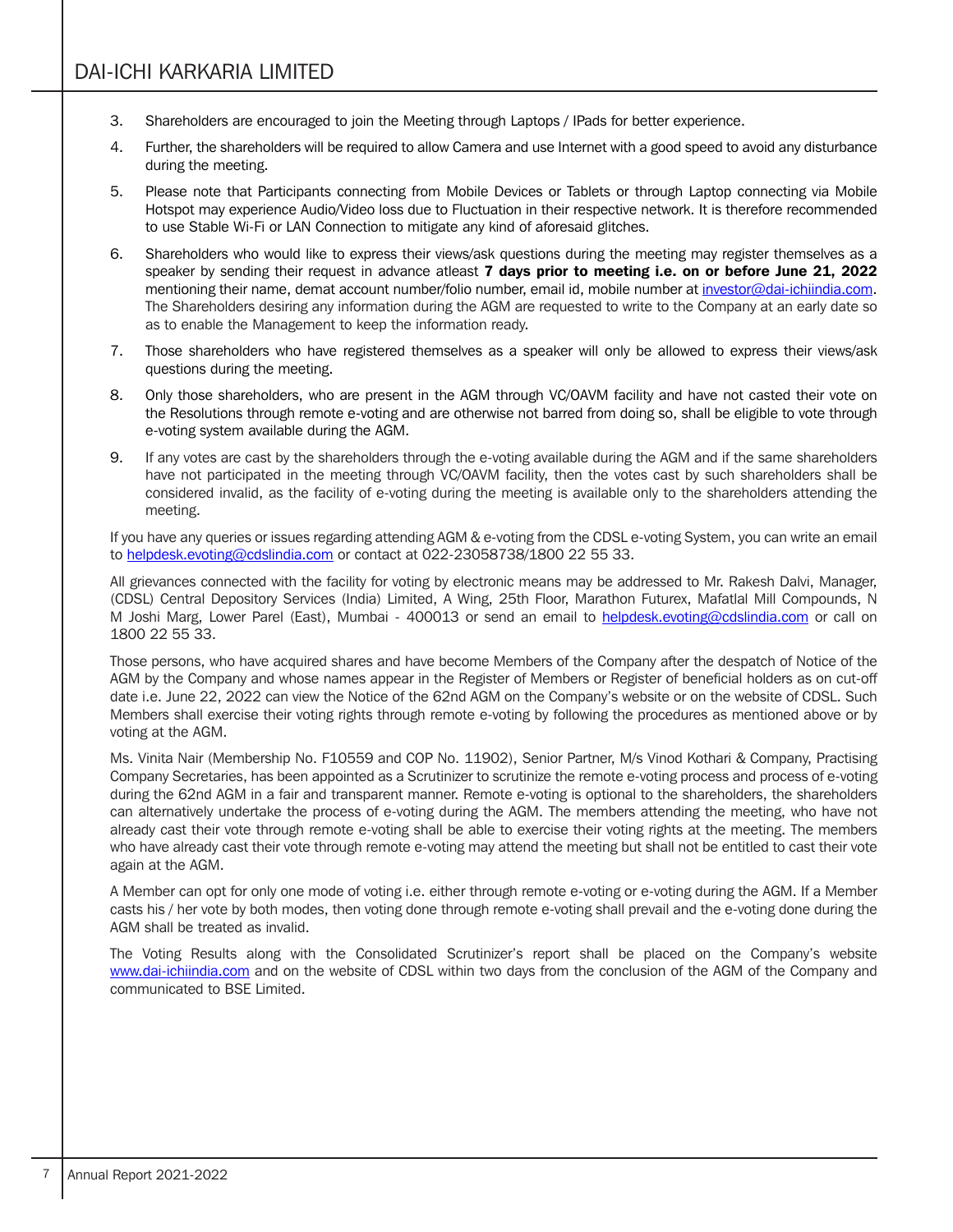19. In terms of Regulation 36 of SEBI (Listing Obligation and Disclosure Requirements) Regulations, 2015 and pursuant to Clause 1.2.5 of the Secretarial Standard on General Meetings (SS-2) and Circular No. SEBI/HO/CFD/CMD1/ CIR/P/2021/662 dated November 22, 2021, details of Director seeking re-appointment at the 62nd Annual General Meeting:

| Name of the Director                                               | Mr. Adi Jehangir<br>(DIN: 00001752)                                                                                                                                                                                                                                                                                                 |
|--------------------------------------------------------------------|-------------------------------------------------------------------------------------------------------------------------------------------------------------------------------------------------------------------------------------------------------------------------------------------------------------------------------------|
| Age                                                                | 66 years                                                                                                                                                                                                                                                                                                                            |
| Brief resume, Qualification and Expertise                          | Ms. Adi Jehangir is a Commerce Graduate and has more<br>than 30 years of experience in Investment Business.                                                                                                                                                                                                                         |
| Terms and conditions of appointment/ reappointment                 | Re-appointed as Non-Executive Director, liable to retire<br>by rotation.                                                                                                                                                                                                                                                            |
| Last drawn remuneration (F.Y. 2021-22)                             | Nil<br>(Except sitting fees of ₹ 1,00,000/- paid during FY 2021-22)                                                                                                                                                                                                                                                                 |
| Date of first appointment on the Board                             | 19.02.1986                                                                                                                                                                                                                                                                                                                          |
| No. of share held                                                  | 100 (0.001%)                                                                                                                                                                                                                                                                                                                        |
| Relationship with Directors inter-se                               | Not related to any Directors/ KMP of the Company.                                                                                                                                                                                                                                                                                   |
| Number of Board Meeting attended during FY 2021-22                 | 2 (Two) Board meetings attended during F.Y. 2021-22                                                                                                                                                                                                                                                                                 |
| List of Directorships held in other companies/LLP                  | <b>Cowhill Enterprises LLP</b><br>i.<br>Amerado Enterprises LLP<br>ii.<br>Goodearth Enterprises LLP<br>iii.<br><b>Cannadel Enterprises LLP</b><br>İV.<br>Cowasjee Jehangir Enterprises LLP<br>V.<br>Wildflower Enterprises LLP<br>vi.<br>vii. Jehangir Brand Management Private Limited<br>viii. Broadview Research Private Limited |
| Chairman/ Member of the Committees of Boards of<br>other companies | Nil                                                                                                                                                                                                                                                                                                                                 |

#### EXPLANATORY STATEMENT PURSUANT TO SECTION 102 OF THE COMPANIES ACT, 2013 AND REGULATION 36 of SEBI (LISTING OBLIGATIONS AND DISCLOSURE REQUIREMENTS) REGULATIONS, 2015 REGARDING SPECIAL BUSINESS

#### Item no. 3

B S R & Co. LLP, Chartered Accountants, were appointed as Statutory Auditors of the Company at the 57th Annual General Meeting ('AGM') held on July 17, 2017 for a period of 5 years, until the conclusion of 62nd Annual General Meeting of the Company.

B S R & Co. LLP are eligible for re-appointment as Statutory Auditors of the Company for a second term of 5 consecutive years. The Board of Directors at their meeting held on May 10, 2022, based on recommendations of the Audit Committee, have approved the re-appointment of B S R & Co. LLP, Chartered Accountants, as the Statutory Auditors of the Company for a term of 5 (five) consecutive years i.e. from the conclusion of 62nd AGM till the conclusion of 67th AGM, at a remuneration as may be mutually agreed between the Board of Directors and Statutory Auditors. The re-appointment is subject to approval of the shareholders of the Company. In accordance with the provisions of Sections 139, 141, 142 and other applicable provisions, if any, of the Companies Act, 2013 ("the Act") read with the Companies (Audit and Auditors) Rules, 2014 and the Securities and Exchange Board of India (Listing Obligations and Disclosure Requirements) Regulations, 2015 ("Listing Regulations"), B S R & Co. LLP, Chartered Accountants, have provided their consent and eligibility certificate to that effect that, their re-appointment, if made, would be in compliance with the applicable laws.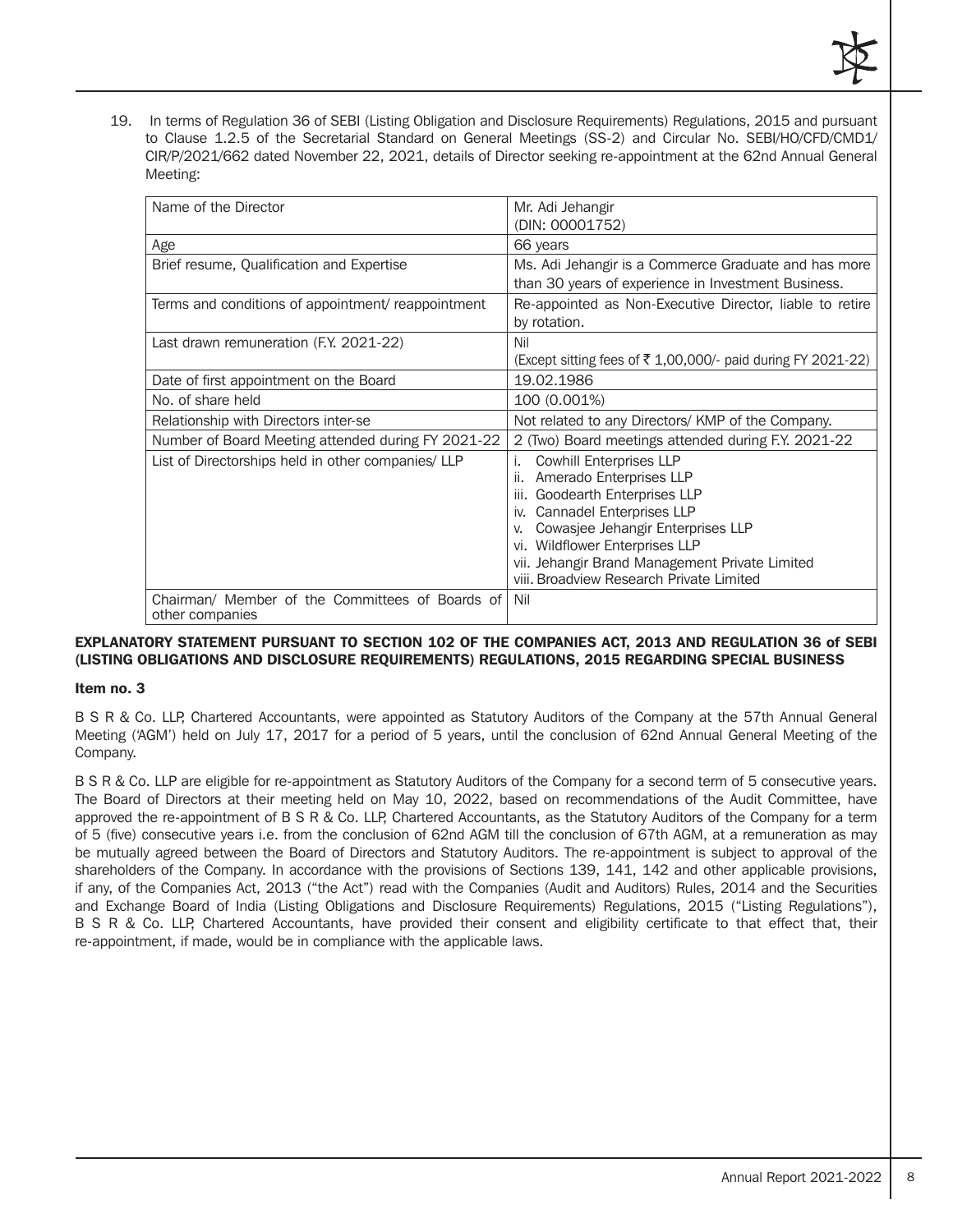# DAI-ICHI KARKARIA LIMITED

B S R & Co. ('the firm ') was constituted on 27 March 1990 as a partnership firm having firm registration no. as 101248W. It and was converted into limited liability partnership i.e. B S R & Co. LLP on 14 October 2013 thereby having a new firm registration no. 101248W/W-100022. The registered office of the firm is at 14th Floor, Central B Wing and North C Wing, Nesco IT Park 4, Nesco Centre, Western Express Highway, Goregaon (East), Mumbai- 400063. B S R & Co. LLP is a member entity of B S R & Affiliates, a network registered with the Institute of Chartered Accountants of India. B S R & Co. LLP is registered in Mumbai, Gurgaon, Bangalore, Kolkata, Hyderabad, Pune, Chennai, Chandigarh, Ahmedabad, Vadodara, Noida, Jaipur and Kochi. B S R & Co. LLP has over 3000 staff and 100+ Partners. B S R & Co. LLP audits various companies listed on stock exchanges in India including companies in the Specialty Chemical sector. The firm holds the 'Peer Review' certificate as issued by 'ICAI'.

None of the Directors/Key Managerial Personnel of the Company and their relatives are concerned or interested, financially or otherwise in the resolution set out at item No. 3 of the notice. The Board recommends the Ordinary resolution set forth in item No. 3 of the notice for approval of the members.

#### Item no. 4

The Board, on recommendation of the Audit Committee, has approved the appointment of Mr. Sudhir Govind Jog, Cost Accountant (Membership No. 5599) to conduct the audit of the cost records of the Company, for the financial year ending March 31, 2023, on a remuneration of  $\bar{\tau}$  1,50,000/- (plus applicable taxes and reimbursement of actual out of pocket expenses).

In accordance with the provisions of Sections 148 of the Companies Act, 2013 read with the Companies (Audit and Auditors) Rules, 2014, the remuneration is required to be ratified by the shareholders of the Company.

Accordingly, consent of the members is sought for passing an Ordinary resolution as set out at Item no. 4 for ratification of the remuneration payable to the Cost Auditor for the financial year ending March 31, 2023.

None of the Directors/Key Managerial Personnel of the Company and their relatives are concerned or interested, financially or otherwise in the resolution set out at item No. 4 of the notice. The Board recommends the Ordinary resolution set forth in item No. 4 of the notice for approval of the members.

### Item no. 5

Pursuant to the provisions of Regulation 23(4) of Securities and Exchange Board of India (Listing Obligations and Disclosure Requirement) Regulations, ("Listing Regulations") all material related party transactions and subsequent material modifications shall require prior approval of Members. Further, explanation provided to Regulation 23(1) of SEBI Listing Regulations, states that a transaction with a related party shall be considered material if the transaction/ transactions to be entered into individually or taken together with previous transactions during the financial year, exceeds  $\bar{\tau}$  1000 crore or 10% of the annual consolidated turnover of the Company as per the last audited financial statements of the Company, whichever is lower. According to this definition the relevant turnover was  $\bar{\tau}$  121.84 Crores for the financial year 2021-22 and 10% of which is equal to  $\bar{\tau}$  12.18 Crores. Hence, it is proposed to secure Members approval for the following related party contracts/ arrangements to be entered by the Company.

Dai-ichi Karkaria Limited has a Joint venture with CTI Chemicals Asia Pacific Pte. Ltd., in ChampionX Dai-ichi India Private Limited (CXDI) in the ratio of 50:50 and both the Joint Venture partners supply key raw materials to CXDI. The Company expects to enter into transactions for Sale of Goods to CXDI with an estimated value of  $\bar{\tau}$  50 Crores (Rupees Fifty Crores Only). The transactions proposed to be carried out will be on an arm's length basis, in the ordinary course of business and in the best interest of the Company.

Accordingly, on recommendation of Audit Committee, the Board of Directors at their meeting held on May 10, 2022 have approved the above mentioned related party transactions to be entered into with CXDI subject to the approval of Members. Members' approval is sought by way of Ordinary Resolution under Regulation 23(4) of SEBI Listing Regulations, Section 188 of the Companies Act, 2013, the Companies (Meetings of Board and its Powers) Rules, 2014, to enable the Company to enter into the transactions with CXDI in one or more tranches from the conclusion of forthcoming 62nd AGM upto the date of the next 63rd AGM for a period not exceeding fifteen months.